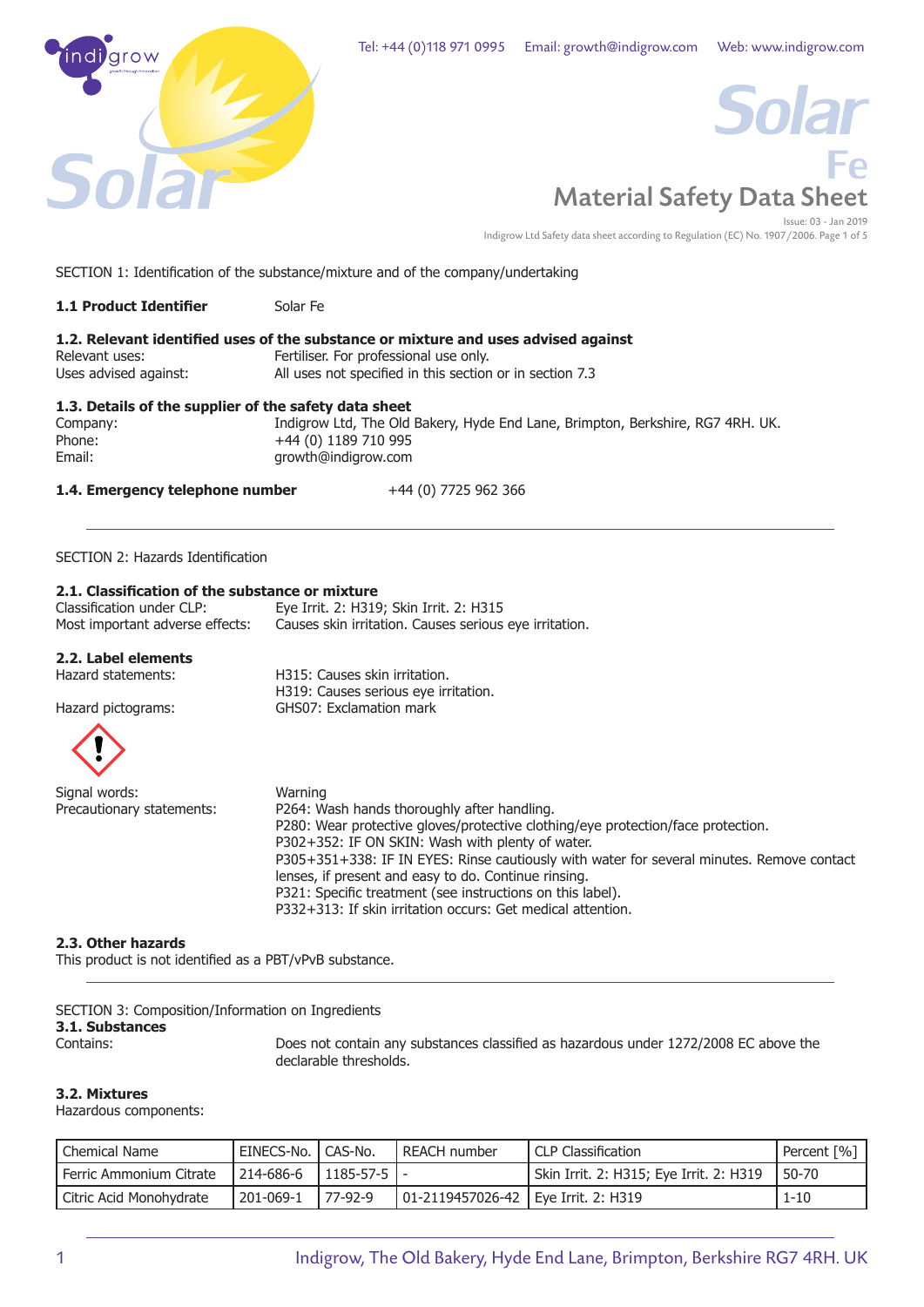



Issue: 03 - Jan 2019 Indigrow Ltd Safety data sheet according to Regulation (EC) No. 1907/2006. Page 2 of 5

SECTION 4: First-Aid Measures

| 4.1. Description of first aid measures |                                                                                                                                                      |
|----------------------------------------|------------------------------------------------------------------------------------------------------------------------------------------------------|
| Skin contact:                          | Wash immediately with plenty of soap and water.                                                                                                      |
| Eye contact:                           | Bathe the eye with running water for 15 minutes. Transfer to hospital for specialist examination.                                                    |
| Ingestion:                             | Wash out mouth with water.                                                                                                                           |
| Inhalation:                            | Not applicable.                                                                                                                                      |
|                                        | 4.2. Most important symptoms and effects, both acute and delayed                                                                                     |
| Skin contact:                          | There may be irritation and redness at the site of contact.                                                                                          |
| Eye contact:                           | There may be pain and redness. The eyes may water profusely. There may be severe pain. The<br>vision may become blurred. May cause permanent damage. |
| Ingestion:                             | There may be soreness and redness of the mouth and throat. Nausea and stomach pain may<br>occur.                                                     |
| Inhalation:                            | There may be irritation of the throat with a feeling of tightness in the chest.                                                                      |
| Delayed/immediate effects:             | Immediate effects can be expected after short-term exposure.                                                                                         |

#### **4.3. Indication of any immediate medical attention and special treatment needed** Not applicable.

SECTION 5: Fire-Fighting Measures

## **5.1. Extinguishing media**

Suitable extinguishing media for the surrounding fire should be used. Use water spray to cool containers.

## **5.2. Special hazards arising from the substance or mixture**

In combustion emits toxic fumes.

## **5.3. Advice for fire-fighters**

Wear self-contained breathing apparatus. Wear protective clothing to prevent contact with skin and eyes.

SECTION 6: Accidental Release Measures

## **6.1. Personal precautions, protective equipment and emergency procedures**

Mark out the contaminated area with signs and prevent access to unauthorised personnel. Do not attempt to take action without suitable protective clothing - see section 8 of SDS. Turn leaking containers leak-side up to prevent the escape of liquid.

## **6.2. Environmental precautions**

Do not discharge into drains or rivers. Contain the spillage using bunding.

## **6.3. Methods and material for containment and cleaning up**

Absorb into dry earth or sand. Transfer to a closable, labelled salvage container for disposal by an appropriate method.

## **6.4. Reference to other sections**

See section 8.

SECTION 7: Handling and Storage

## **7.1. Precautions for safe handling**

Avoid direct contact with the substance. Ensure there is sufficient ventilation of the area. Avoid the formation or spread of mists in the air.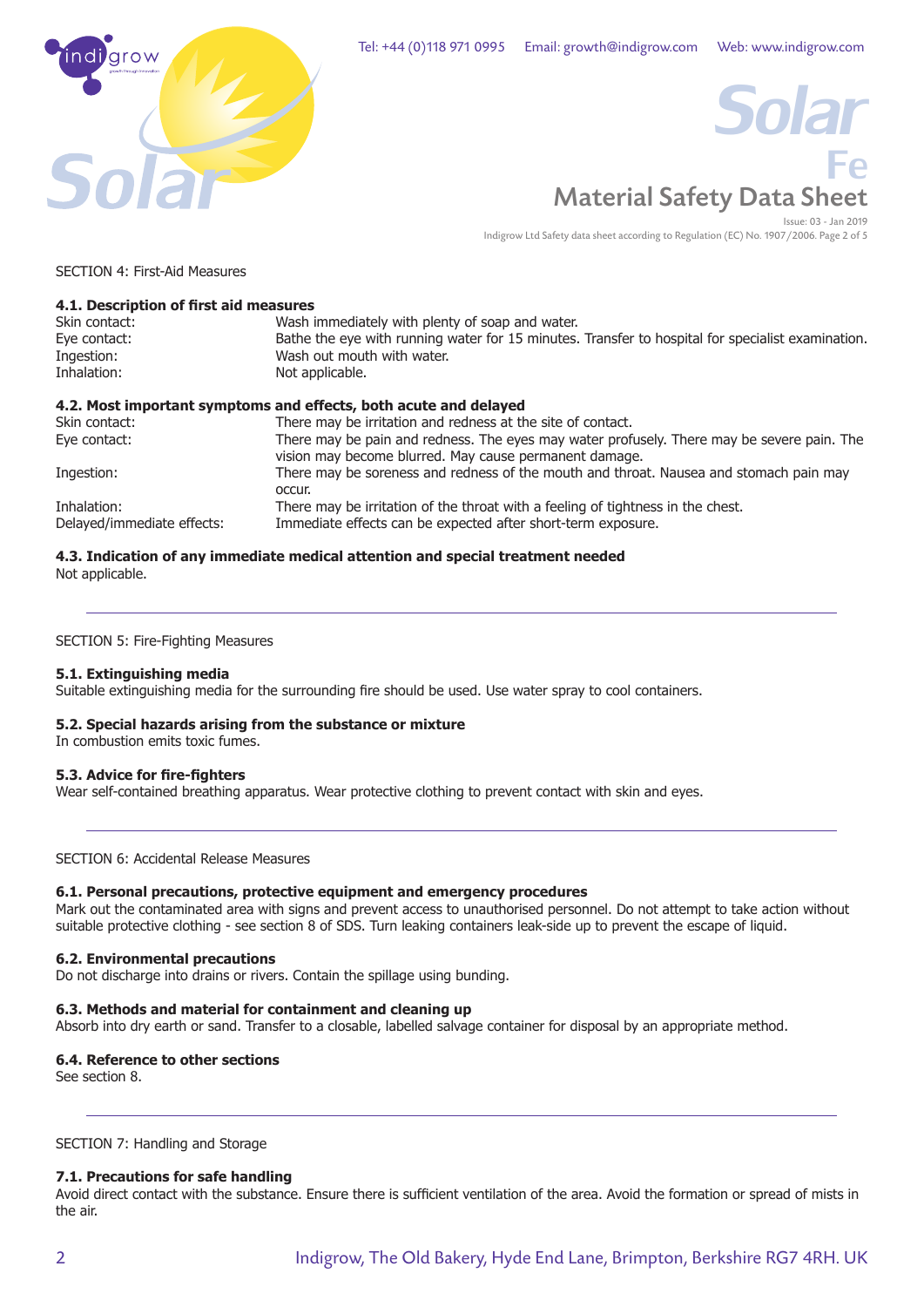



Indigrow Ltd Safety data sheet according to Regulation (EC) No. 1907/2006. Page 3 of 5

# **7.2. Conditions for safe storage, including any incompatibilities**

Store in a cool, well ventilated area. Keep container tightly closed. Suitable packaging: Plastic containers.

## **7.3. Specific end use(s)**

No data available.

SECTION 8: Exposure Controls/Personal Protection

## **8.1. Control parameters**

Workplace exposure limits: No data available. DNEL/PNEC:

Citric Acid Monohydrate

| <b>Type</b> | Exposure                           | Value               | Population | Effect |
|-------------|------------------------------------|---------------------|------------|--------|
| <b>PNEC</b> | Fresh Water                        | $0.44$ mg/l         |            |        |
| <b>PNEC</b> | Marine Water                       | $0.044$ mg/l        |            |        |
| <b>PNEC</b> | Fresh Water Sediments              | $3.46$ mg/kg        |            |        |
| <b>PNEC</b> | <b>Marine Sediments</b>            | 34.6 mg/kg          |            |        |
| <b>PNEC</b> | Microorganisms in sewage treatment | $>1000$ mg/kg       |            |        |
| <b>PNEC</b> | Soil (agricultural)                | $33.1 \text{ mg/l}$ |            |        |

## **8.2. Exposure controls**

| Engineering measures:   | Ensure there is sufficient ventilation of the area.                        |
|-------------------------|----------------------------------------------------------------------------|
| Respiratory protection: | Self-contained breathing apparatus must be available in case of emergency. |
| Hand protection:        | Protective gloves.                                                         |
| Eye protection:         | Tightly fitting safety goggles. Ensure eye bath is to hand.                |
| Skin protection:        | Protective clothing.                                                       |
| Environmental:          | No special requirement.                                                    |

## SECTION 9: Physical and Chemical Properties

## **9.1. Information on basic physical and chemical properties**

| State:            | Liguid             |
|-------------------|--------------------|
| Colour:           | <b>Brown</b>       |
| Odour:            | Odourless          |
| Relative density: | $1.24 - 1.28$ kg/l |
| pH:               | $6.0 - 7.0$        |
|                   |                    |

## **9.2. Other information**

Non-applicable

SECTION 10: Stability and Reactivity

## **10.1. Reactivity**

Stable under recommended transport or storage conditions.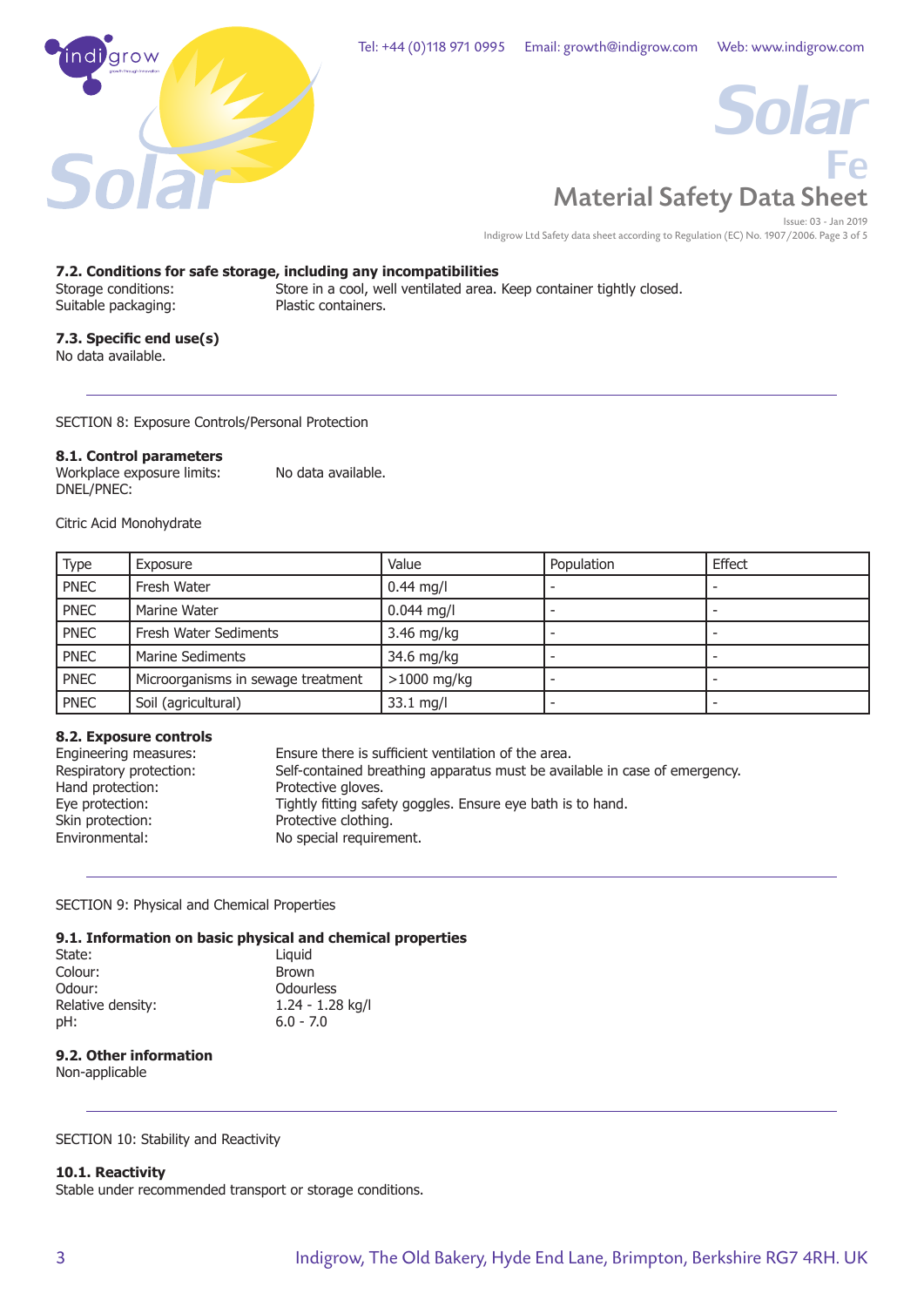



Indigrow Ltd Safety data sheet according to Regulation (EC) No. 1907/2006. Page 4 of 5

## **10.2. Chemical stability**

Stable under normal conditions.

## **10.3. Possibility of hazardous reactions**

Hazardous reactions will not occur under normal transport or storage conditions. Decomposition may occur on exposure to conditions or materials listed below.

#### **10.4. Conditions to avoid**

Conditions to avoid: Heat.

## **10.5. Incompatible materials**

Strong oxidising agents. Strong acids.

## **10.6. Hazardous decomposition products**

In combustion emits toxic fumes.

SECTION 11: Toxicological Information

## **11.1. Information on toxicological effects**

Hazardous Ingredients:

Citric Adic Monohydrate

| Dermal | <b>RAT</b> | LD50 | $>2000$ mg/l |
|--------|------------|------|--------------|
| Oral   | <b>MUS</b> | LD50 | 5040 mg/l    |
| Oral   | <b>RAT</b> | LD50 | 3000 mg/l    |

Relevant hazards for product:

| Hazard                        | Route      | Basis                   |
|-------------------------------|------------|-------------------------|
| Skin corrosion/irritation     | <b>DRM</b> | ' Hazardous: calculated |
| Serious eye damage/irritation | OPT        | ' Hazardous: calculated |

| Symptoms / routes of exposure             |                                                                                                                                                      |
|-------------------------------------------|------------------------------------------------------------------------------------------------------------------------------------------------------|
| Skin contact:                             | There may be irritation and redness at the site of contact.                                                                                          |
| Eye contact:                              | There may be pain and redness. The eyes may water profusely. There may be severe pain. The<br>vision may become blurred. May cause permanent damage. |
| Ingestion:                                | There may be soreness and redness of the mouth and throat. Nausea and stomach pain may<br>occur.                                                     |
| Inhalation:<br>Delayed/immediate effects: | There may be irritation of the throat with a feeling of tightness in the chest.<br>Immediate effects can be expected after short-term exposure.      |
|                                           |                                                                                                                                                      |

#### SECTION 12: Ecological Information

#### **12.1. Toxicity**

Hazardous ingredients:

Citric Acid Monohydrate

| Daphnia magna                                   |             | ma/<br>. |
|-------------------------------------------------|-------------|----------|
| JOW TROUT<br>RAINBO<br>(Oncorhvnchus<br>mykiss) | 48H<br>ECSU | 440 mg/  |